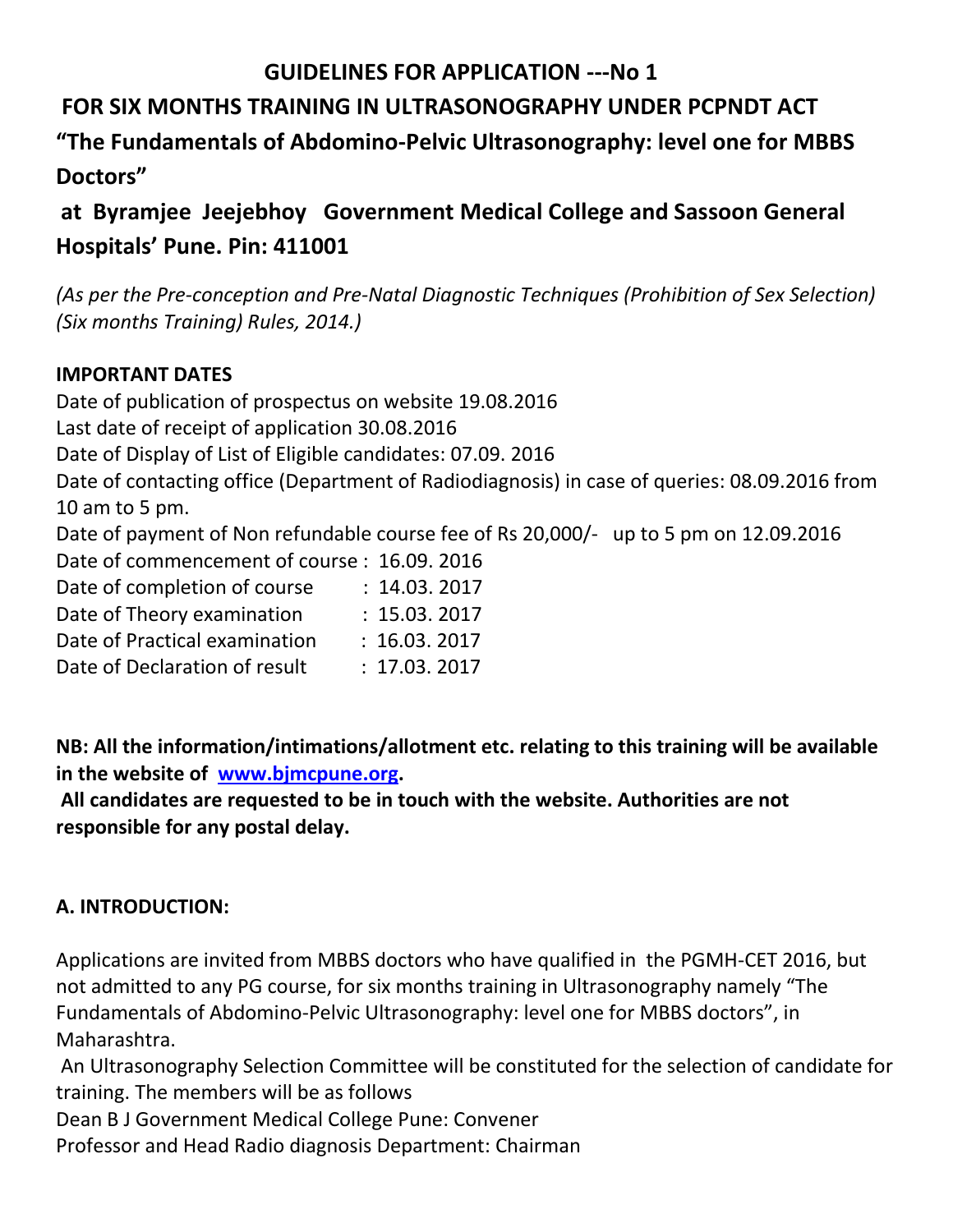Professor Radio diagnosis Department: Member Professor and Head Obstetrics and Gynecology Department: Member

## **B. ELIGIBILITY:**

1. The candidate must have passed MBBS from any MCI recognized institution and have registered under any State Council of Medical Registration or MCI.

- 2. The candidate must be a permanent resident / practicing in the State of Maharashtra.
- 3. The candidate must have appeared for the MHCET2016

## **C. CATEGORY OF CANDIDATES**

There will be two category of candidates namely Direct & in-service. 20% of total seats (1 SEAT ONLY) will be reserved for in-service candidates.

1. A **Direct Candidate** is one who at the time of application is either unemployed or under employment of Government of Maharashtra /PSU under Maharashtra Government , but not completed 3 years' service which includes all categories of employment like contractual/ temporary / ad-hoc/ regular by **31st December, 2015.** 

2. An **In-service** candidate is one who at the time of application is under employment in Government of Maharashtra / Public Sector Undertakings/Govt. of India Public Sector Undertakings located in Maharashtra and has completed a length of 3 years of service including contractual, temporary, or ad-hoc or regular by **31st December, 2015,**  excluding at-a-stretch leave of any kind, of 30 days or more. However the maternity leave is exempted from this exclusion and shall be counted towards the length of three years of service.

# **D. NOMENCLATURE OF THE COURSE:**

# **"The Fundamentals of Abdomino-Pelvic Ultrasonography: level one for MBBS Doctors"**

## **E. DURATION OF THE TRAINING:**

The duration of the training shall be six months with minimum of 300 hours. There may be two spells of training per year as per availability of candidates. Training will be done under the supervision HOD Radiology and he/she will be the training coordinator. The theory and practical classes will be taken both in Radiology and Obstetrics and Gynaecology Departments.

## **F. NAME OF ACCREDITED INSTITUTION FOR TRAINING:**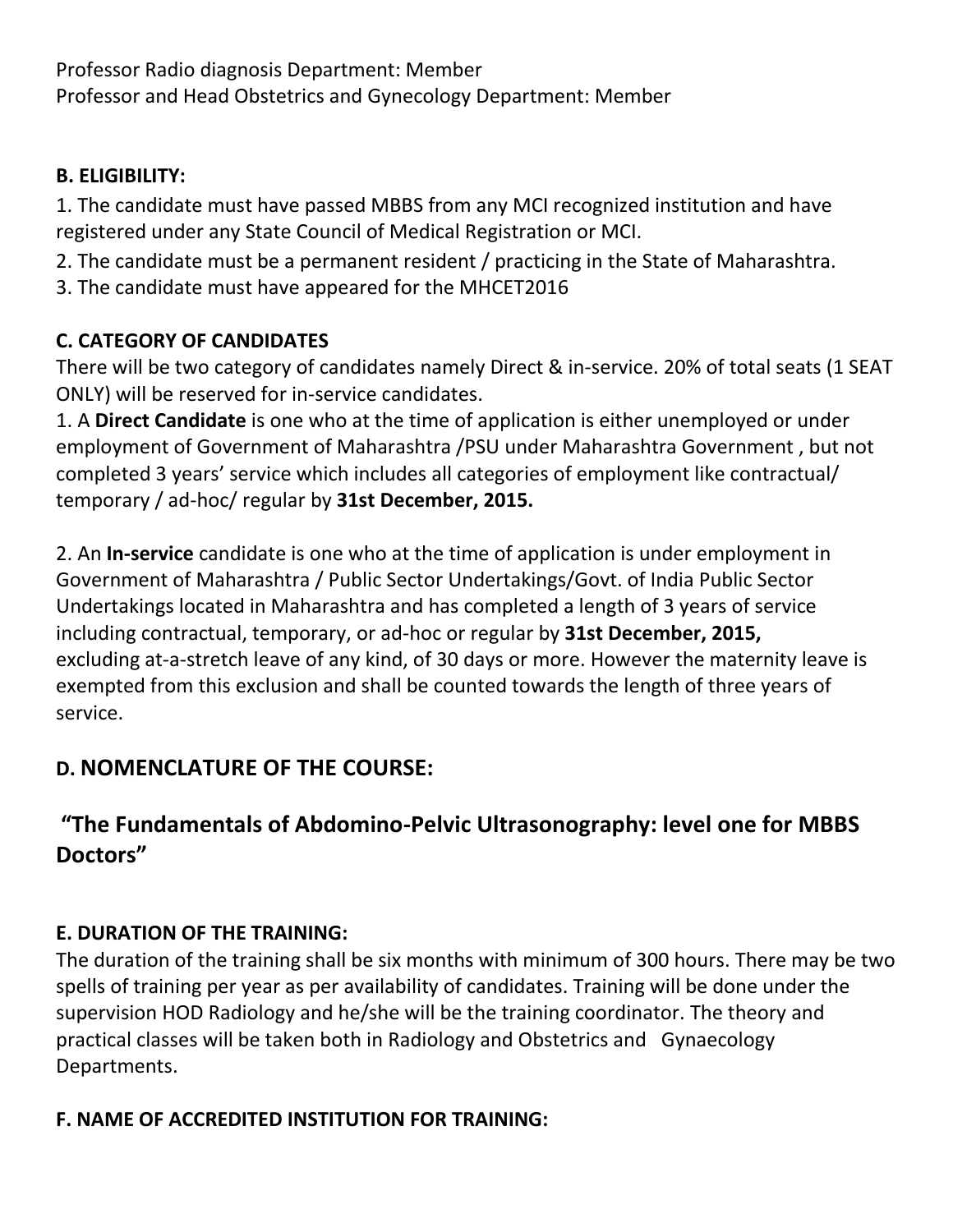## **G. NUMBER OF SEATS**

There will be 7 (seven) seats.

**NB: Intake of candidates will be on basis of 1:1 student-PG teacher ratio. The PG teachers of department of Radiology will be the faculty for this training. If subsequently the number of PG teachers is reduced due to any reason then the above intake capacity will be reduced proportionately.**

#### **H . RESERVATION**

20% of total seats will be reserved for candidates who are in State Govt./ State Govt. Undertakings service and have completed 3 years of service of any type (regular/ contractual/ adhoc/ temporary) excluding at a stretch leave of 30 days or more (except maternity leave). If seats in in-service category remain vacant, it will be filled up by direct category candidates and vice versa.

#### **I. FEE STRUCTURE**

The training fee of Rs. 20,000/- is to be deposited in the office of the Dean B J Government College Pune in the form of Bank Draft from any nationalized Bank drawn in favour of **"Dean B J Government College "** latest by 5 pm on 12/09/ 2016 .

### **J.SUBMISSION OF APPLICATION**

Candidates shall download the application form annexed in this prospectus ( Form 1) and submit the apply duly filled in application along with all requisite documents..They have to deposit a sum of Rs. 1000/- in form of Bank Draft from any nationalized Bank drawn in favour of **"Dean B J Government Medical , College Pune** at the time of submission of the application form towards application fee. The application fee is not refundable under any circumstances. The envelope containing the application form must be superscribed as **"APPLICATION FOR "The Fundamentals of Abdomino-Pelvic Ultrasonography: level one for MBBS Doctors" and should be sent to the "Convener, The Dean, B J Government Medical College Pune 411001"** by speed post/courier/ or personally. Last date of submission of applications will be 30. 08. 2016. Applications which are incomplete or received late will be rejected. Multiple applications submitted in a single envelope will not be entertained.

### **K. SCRUTINY OF APPLICATION FORMS AND SELECTION OF CANDIDATES**

Selection shall be made strictly on the basis of marks secured in the PG MH-CET 2016. A provisional list of eligible applicants on merit will be prepared which will be valid for one year from the date of publication.

### **L. EVALUATION & CERTIFICATE**

On completion of six months training the candidates will have to appear for a competency based evaluation (final examination - both Theory and Practicals). On successful completion of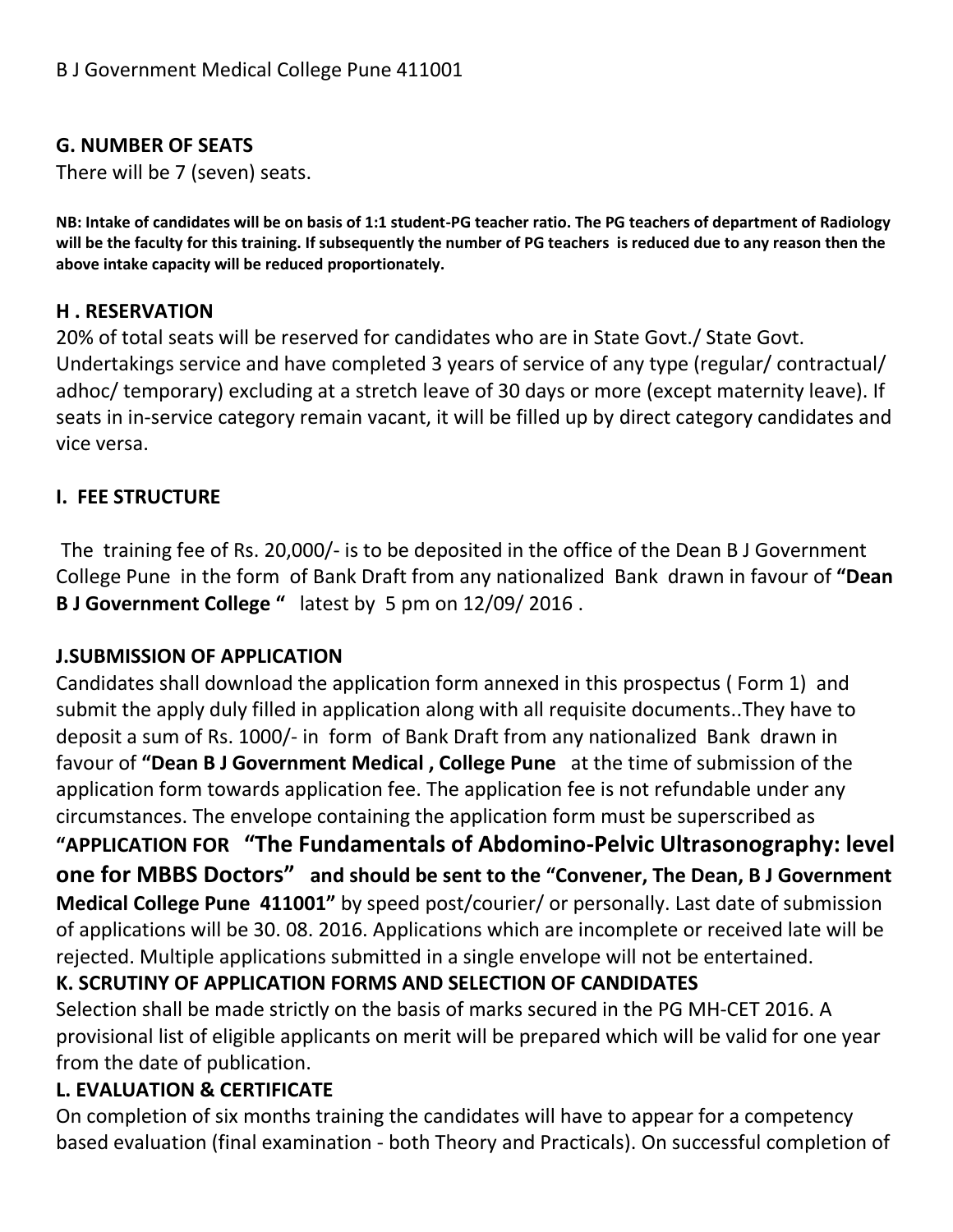the evaluation a certificate to the effect will be issued by the Dean of the institution. Such certificates will be applicable for obtaining new registration /renewal under the PC&PNDT Act.

### **SCHEME OF EXAMINATION**

Theory Assessment (Maximum marks 100) – 2 hours written exam. Minimum pass marks - 50 a. 50 MCQs 1 mark each– 50 marks b. 10 Short answer questions of 5 marks each – 50 marks

Practical Assessment (Maximum marks 100) – minimum pass marks - 60 a. Log book – 20 marks b. Demonstration – 50 marks c. Viva – 30 marks (Three case situations on Clinico- sonographic co-relation and case studies)

#### **M. SYLLABUS**

The detailed syllabus will be as specified under the said notification released by Ministry of Health and Family Welfare (Department of Health and Family Welfare).

#### **N. WEEDING OUT RULE**

The documents related to the selection and allotment will be preserved till 31.12.2017.

#### **O. MISCELLANEOUS**

In all matters relating to eligibility or otherwise of a candidate appearing for the competency based evaluation the decision of the Chairman Selection Committee shall be final.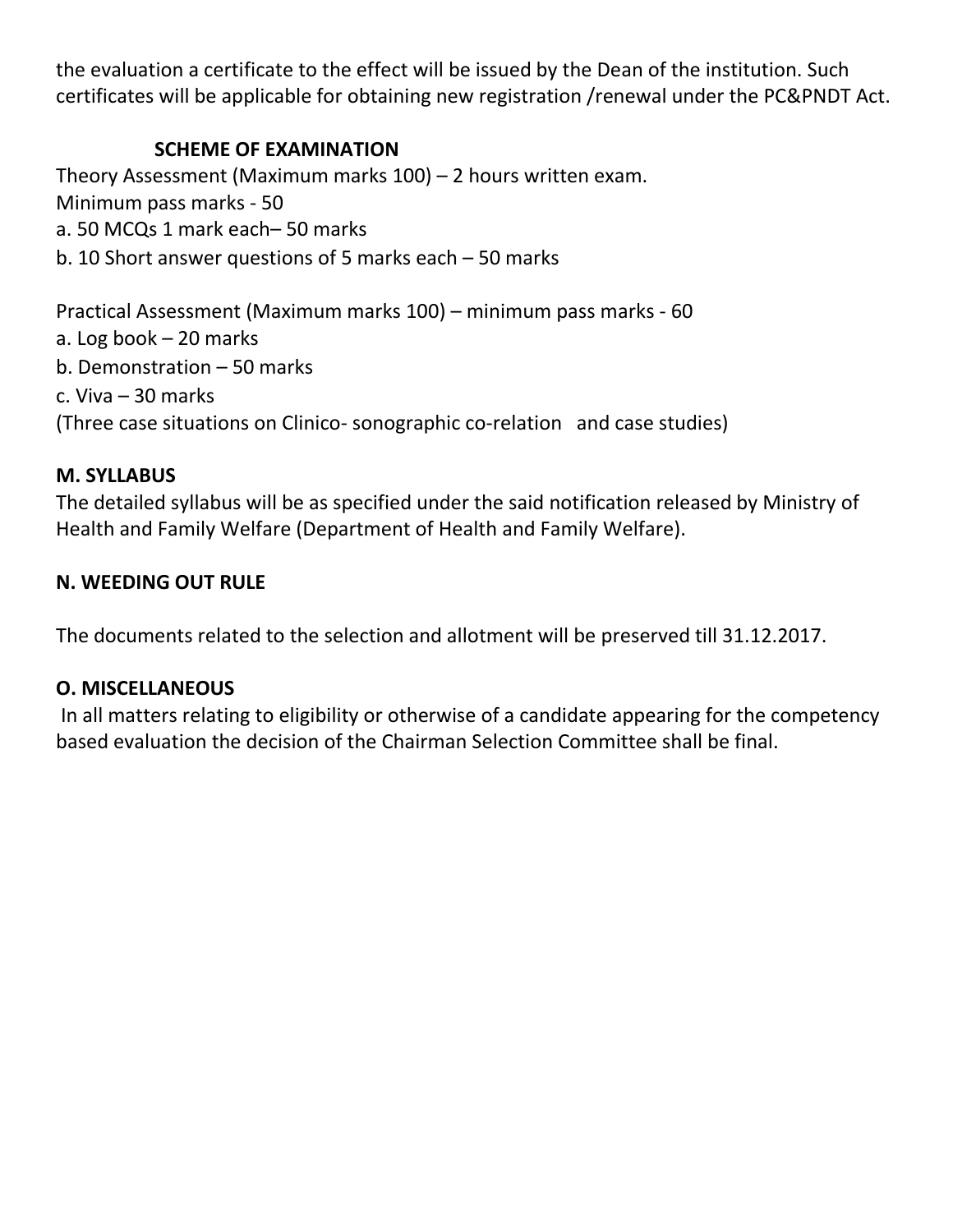#### **FORM-1**

#### **APPLICATION FORM TO APPEAR FOR COMPETENCY BASED EVALUATION ADOMINO-PELVIC ULTRASONOGRAPHY: LEVEL ONE: FOR MBBS DOCTORS**

| 1.  | Full Name as in MCI/ State Medical                                    | Paste a self attested |
|-----|-----------------------------------------------------------------------|-----------------------|
|     | <b>Council Registration Certificate</b>                               | passport size recent  |
| 2.  | Date of birth                                                         | photo here            |
| 3.  | <b>Medical Council Registration Number</b>                            |                       |
| 4.  | Present address for correspondence                                    |                       |
|     |                                                                       |                       |
|     |                                                                       |                       |
|     |                                                                       |                       |
| 5.  | Mobile No                                                             |                       |
|     |                                                                       |                       |
| 6.  | Email id.                                                             |                       |
| 7.  | PG MH-CET 2016 Roll Number                                            |                       |
| 8.  | Marks secured in PGMH-CET 2016                                        |                       |
|     |                                                                       |                       |
|     |                                                                       |                       |
|     |                                                                       |                       |
| 9.  | Rank in PG MH- CET2016 Merit list                                     |                       |
|     |                                                                       |                       |
| 10. | Category (Direct/In service)                                          |                       |
| 11. | If in-service, name and address of                                    |                       |
|     | present station                                                       |                       |
|     |                                                                       |                       |
| 12. | <b>Demand Draft Details</b><br>For Rs. 1000/- towards application fee |                       |
|     | (non-refundable)                                                      |                       |
|     |                                                                       |                       |
|     |                                                                       |                       |

#### **Declaration**

I Dr. ……………………………..............…………………………….do hereby declare that the facts and figures stated above are true to the best of my knowledge and belief. If subsequently any of above information is/are found to be false/forged, necessary legal action as deemed proper may be initiated against me and my candidature will be rejected.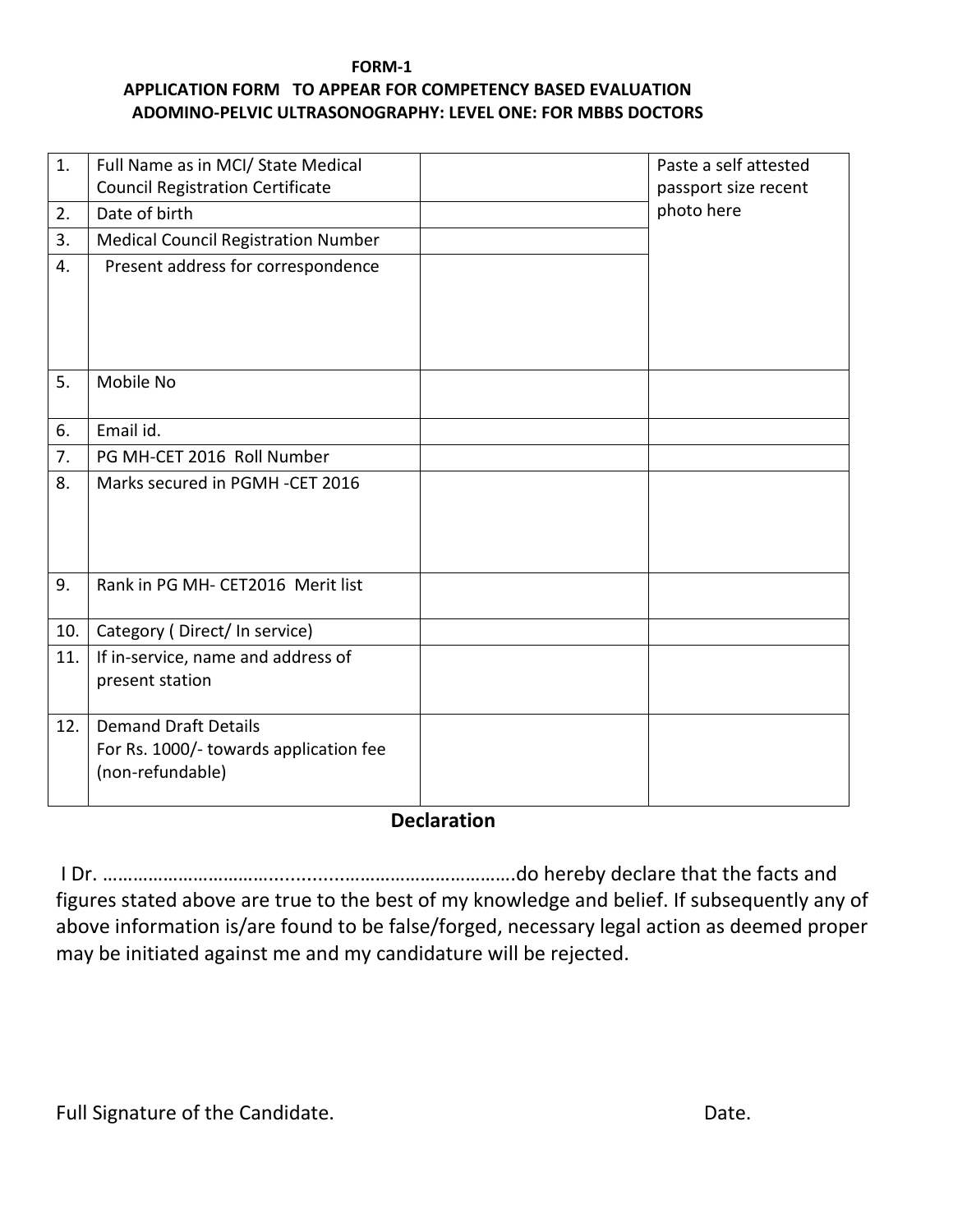DOCUMENTS REQUIRED

Self attested photocopy of documents to be submitted along with the application form:

- 1.Photo Identity and Address Proof
- 2. Proof of date of birth.
- 3. Medical Council Registration Certificate
- 4. PG.MH-CET 2016 Admit Card
- 5. PG.MH-CET 2016 Rank Card
- 6. Service certificate from competent authority (if in service)

7. Non refundable Demand Draft of Rs 1000/- from Nationalized Bank towards application fee.

## **It will be mandatory to present the Proof of Identity and Address while appearing for the Theory and Practical examination**

 $***$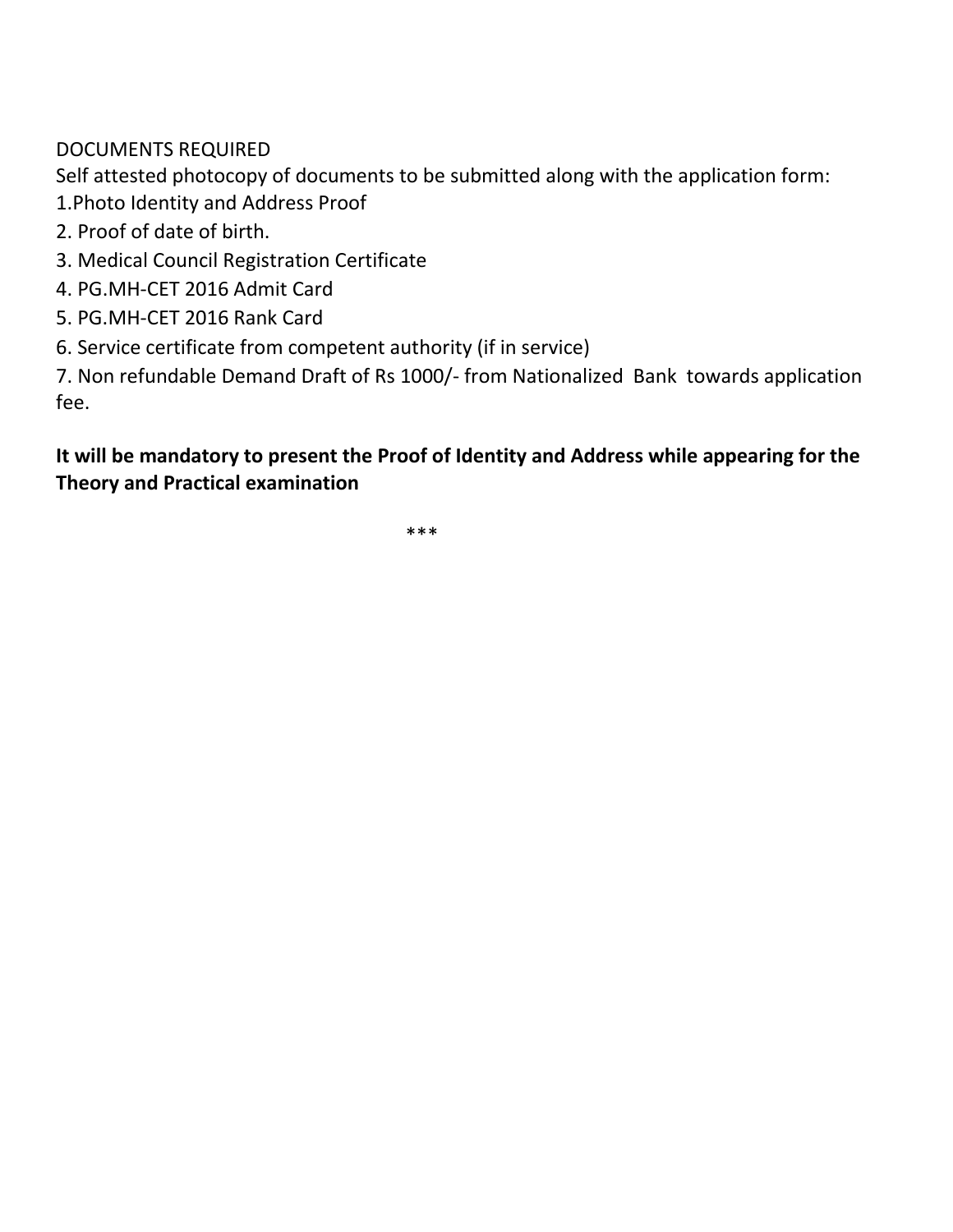# **NO. 2 NO. 2 GUIDELINES FOR APPLICATION FOR COMPETENCY BASED EVALUATION (FOR EXISTING REGISTERED MEDICAL PRACTITIONERS REGISTERED FOR ULTRASONOGRAPHY UNDER PCPNDT ACT**)

# **at Byramjee Jeejebhoy Government Medical College and Sassoon General Hospitals' Pune. Pin: 411001**

 *(As per the Pre-conception and Pre-Natal Diagnostic Techniques (Prohibition of Sex Selection) (Six months Training) Rules, 2014.)* 

#### **IMPORTANT DATES**

Date of publication of prospectus in website 19.08.2016 Last date of receipt of application 30.08.2016 Date of Display of Provisional List of Eligible candidates: 07.09.2016 Date of contacting office( Department of Radio diagnosis ) in case of queries: 08.09.2016 (10 am to 5 pm) Date of submission of training fees of Rs 10,000/- ( non refundable ) : up to 5 pm on 12.09.2016 Date of theory examination 17.09.2016 Date of Practical Examination: To be announced later

**NB: All the information/intimations/allotment etc. relating to this training will be available in the website of [www.bjmcpune.org.](http://www.bjmcpune.org/)**

**All candidates are requested to be in touch with the website. Authorities are not responsible for any postal delay.** 

### **A. INTRODUCTION:**

Applications are invited from MBBS doctors residing in the jurisdiction of Directorate of Health Services Pune Division who are already registered under the PCPNDT Act and whose registration is due for renewal in January 2017.

An Ultrasonography Selection Committee is constituted as under for selection of candidates for training. The members are:

Dean B J Government College Pune : Convener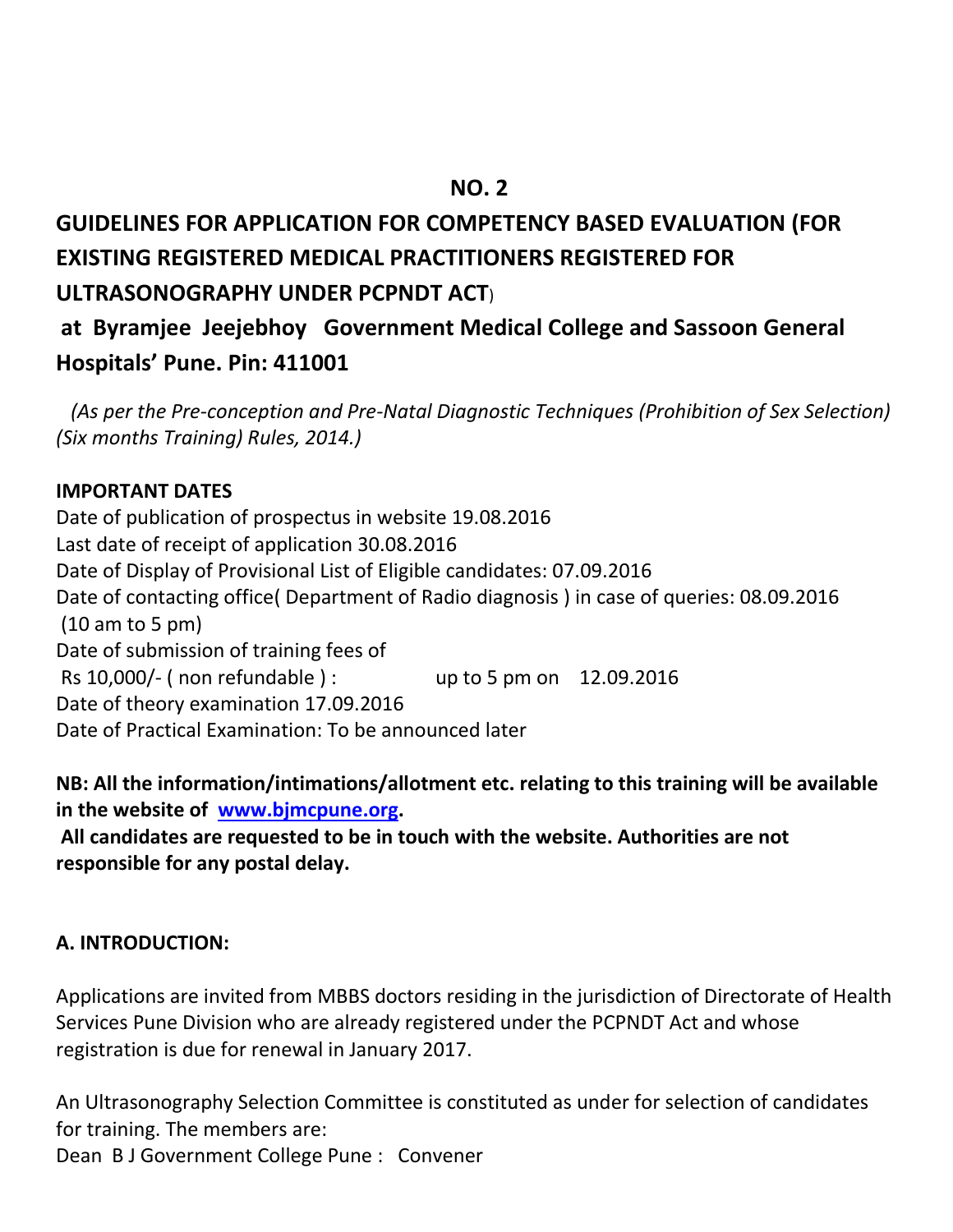Professor and Head Radiodiagnosis Department : Chairman Professor Radio diagnosis Department : Member Professor & Head Obstetrics and Gynaecology: Member

## **B. ELIGIBILITY:**

1. The candidate must have passed MBBS from any MCI recognized institution and have registered under any State Council of Medical Registration or MCI.

2. The candidate must be a permanent resident / practicing in the jurisdiction of Directorate of Health Services , Pune Division

3. The candidates are exempted from undertaking the training which is mandatory for MBBS candidates provided they are able to qualify in the said competency based assessment specified in Schedule II of the said Act. If they fail to clear the said competency based assessment they shall have to apply afresh in Form- 1, for six months training course and clear the competency based evaluation (final examination) for the purpose of renewal of registrations as per the availability of seats.

Applications are invited from such candidates in prescribed proforma (Form  $-$  2) to appear in the competency based evaluation along with an application fee of Rs.1000/- . On successful completion of the examination they will be considered for renewal of their registration.

# **Candidates who are exempted from undertaking the training are hereby informed that for these candidates the said examination will be conducted only once. After the given dead line these candidates will not be entertained for the training course and examination.**

## **C. Nomenclature of the course:**

"The Fundamentals of Abdomino-Pelvic Ultrasonography: level one for MBBS Doctors"

## **D. NAME OF ACCREDITED INSTITUTION FOR TRAINING:**

## B J Government Medical College Pune 411001

## **E. FEE STRUCTURE**

The training fee shall be, Rs. 10,000/, to be deposited in form of Bank Draft from any nationalized Bank drawn in favour of **"Dean B J Government Medical, College Pune** by eligible candidates in the office of the Dean latest by 12.09. 2016 in office hours.

## **F.SUBMISSION OF APPLICATION:**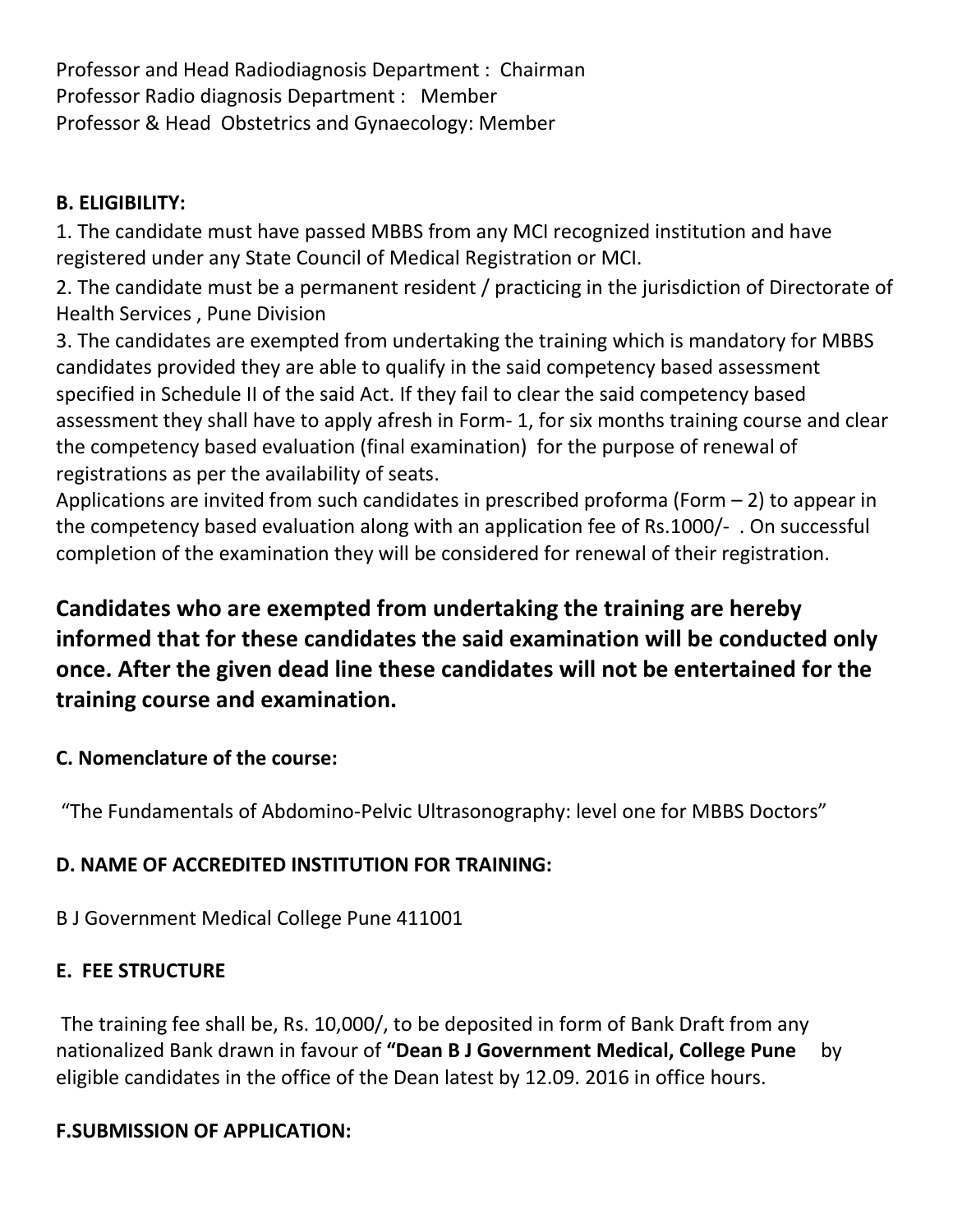Candidates shall download the application form annexed in this prospectus( Form 2) and apply duly filled in application along with all requisite documents. They have to deposit a sum of Rs. 1000/- in form of Bank Draft from any nationalized Bank drawn in favour of **"Dean B J Government Medical , College Pune** along with the application form towards application fee. The application fee is not refundable under any circumstances. The envelope containing the application form must be superscribed as **"APPLICATION FOR COMPETENCY BASED EVALUATION (FOR EXISTING REGISTERED MEDICAL PRACTITIONERS REGISTERED FOR ULTRASONOGRAPHY UNDER PCPNDT ACT**) **and should be sent to the " The Dean, B J Government Medical College Pune .411001"** by speed post/courier or personally so as to reach on or before 30.08.2016 by 5.00 pm. Applications which are incomplete or received late will be rejected. Multiple applications submitted in a single envelope will not be entertained.

## **G. SCRUTINY OF APPLICATION FORMS AND SELECTION OF CANDIDATES**

After scrutiny of the application forms a provisional list of eligible applicants will be prepared and will be displayed on the official website **[www.bjmcpune.org.](http://www.bjmcpune.org/) and office of the Dean, B J Government Medical College Pune on 07.09.2016. In case of any queries the candidates should contact the above office on 08.09. 2016 from 10 am to 5 pm. No queries will be entertained after this date.**

## **H. FEE**

The training fee of Rs. 10,000/- is to be deposited in the office of the Dean B J Government College Pune in the form of Bank Draft from any nationalized Bank drawn in favor of **"Dean B J Government College Pune " latest by 12.09.2016.**

## **H. EXAMINATION AND CERTIFICATE**

On completion of the competency based evaluation (final examination both – theory and Practicals ) candidates who are successful will be issued a certificate to the effect by the Dean of the institution. Such certificates will be applicable for obtaining new registration /renewal under the PC&PNDT Act .

## **I. SCHEME OF EXAMINATION**

Theory Assessment (Maximum marks 100) – 2 hours written exam. Minimum pass marks - 50 a. 50 MCQs 1 mark each– 50 marks b. 10 short answerer questions of 5 marks each – 50 marks

Practical Assessment (Maximum marks 100) – minimum pass marks - 60 a. Log book – 20 marks \*\*

b. Demonstration – 50 marks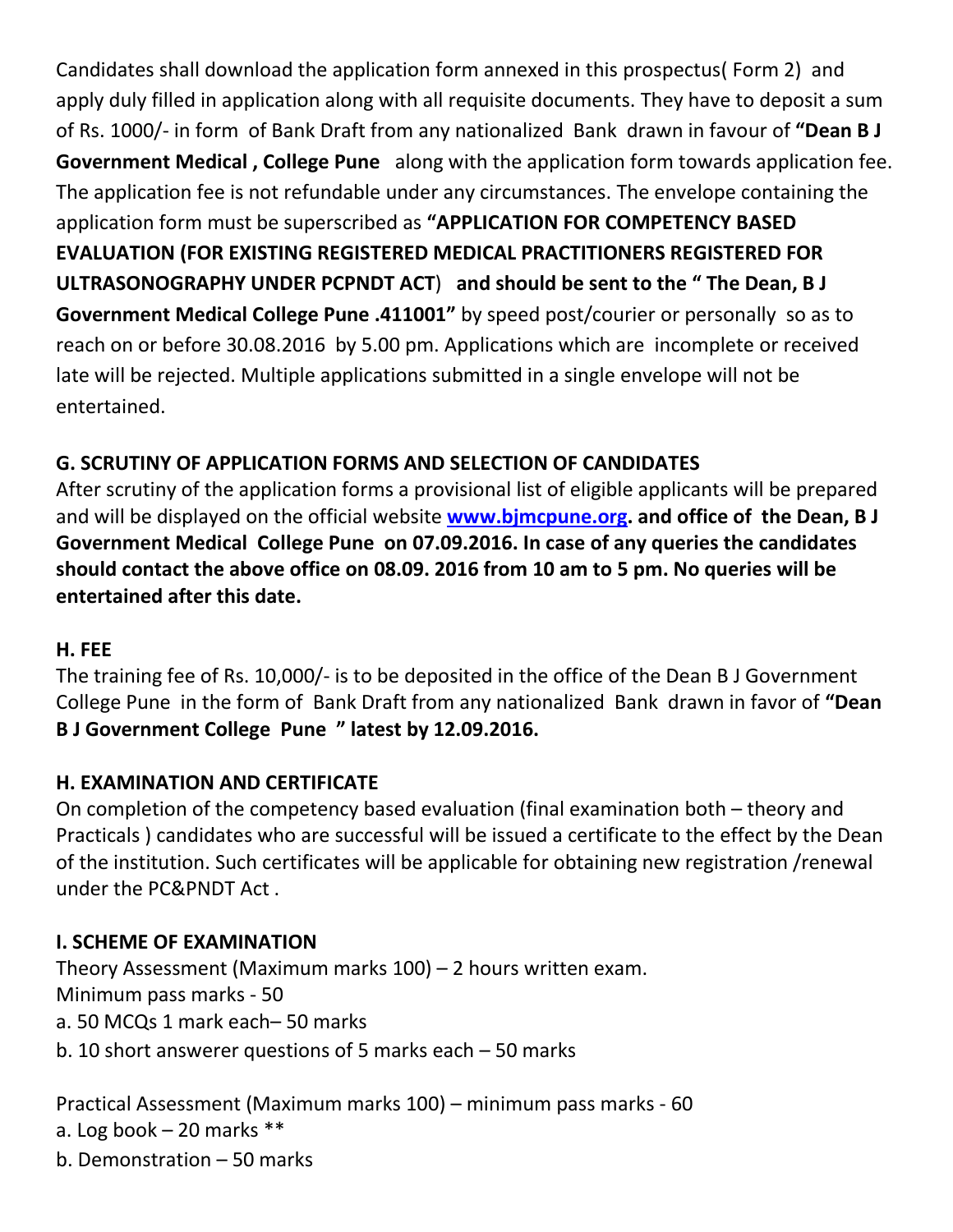c. Viva – 30 marks (Three case situations on Clinico- sonographic co-relation and case studies)

\*\*-The candidates will have to contact the Radiology Department for preparing of the log book from 19.08.2016 to 30.08.2016

## **J. SYLLABUS**

The detailed syllabus will be as specified under the said notification released by Ministry of Health and Family Welfare (Department of Health and Family Welfare).

### **K. WEEDING OUT RULE**

The documents related to the selection and allotment will be preserved till 31.12.2017.

#### **O. MISCELLANEOUS**

In all matters relating to eligibility or otherwise of a candidate appearing for the competency based evaluation the decision of the Chairman Selection Committee shall be final.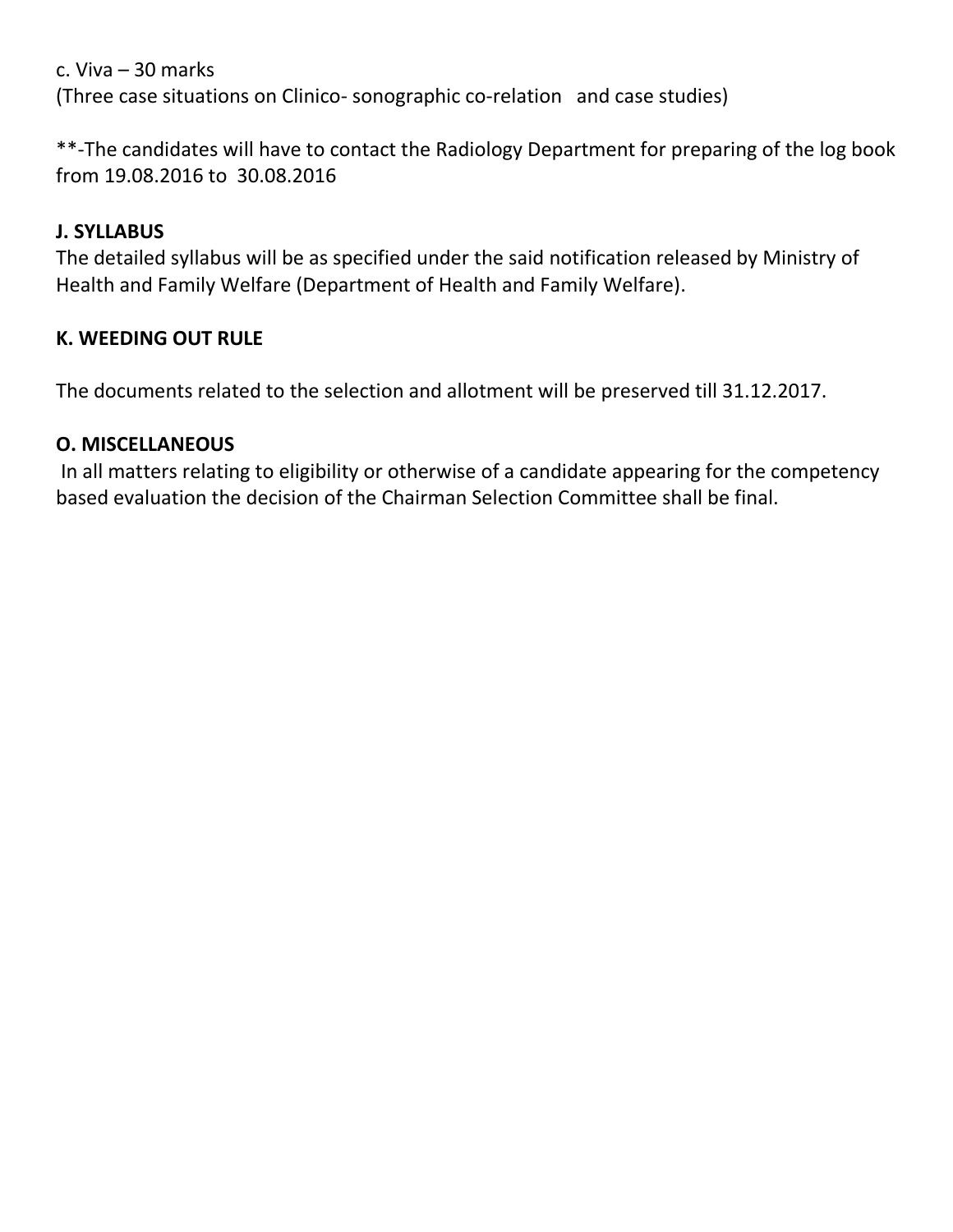#### **FORM-2**

#### **APPLICATION FORM TO APPEAR FOR COMPETENCY BASED EVALUATION ADOMINO-PELVIC ULTRASONOGRAPHY: LEVEL ONE: FOR MBBS DOCTORS**

| 1.  | Full Name as in MCI/ State Medical          | Paste a self attested |
|-----|---------------------------------------------|-----------------------|
|     | <b>Council Registration</b>                 | passport size recent  |
| 2.  | Date of birth                               | photo here            |
| 3.  | <b>Medical Council Registration Number</b>  |                       |
| 4.  | Present address for correspondence          |                       |
|     |                                             |                       |
|     |                                             |                       |
|     |                                             |                       |
| 5.  | Mobile No                                   |                       |
|     |                                             |                       |
| 6.  | Email id.                                   |                       |
| 7.  | Name & address of Genetic Clinic/USG        |                       |
|     | Clinic/Imaging Centre in which working      |                       |
|     |                                             |                       |
| 8.  | Particulars of earlier registration for USG |                       |
|     | under the ACT. Date of permission of        |                       |
|     | DAA with valid registration number          |                       |
|     |                                             |                       |
| 9.  | Details of work experience in USG in an     |                       |
|     | ultrasound clinic, period of engagement.    |                       |
| 10. | <b>Demand Draft details</b>                 |                       |
|     | For Rs. 1000/- towards application fee      |                       |
|     | (non-refundable)                            |                       |
| 12. | If in-service, name and address of          |                       |
|     | present station                             |                       |
|     |                                             |                       |

#### **(For candidates who are already registered under the Act.)**

#### **Declaration**

I Dr. ……………………………..............…………………………….do hereby declare that the facts and figures stated above are true to the best of my knowledge and belief. If subsequently any of above information is/are found to be false/forged, necessary legal action as deemed proper may be initiated against me and my candidature will be rejected.